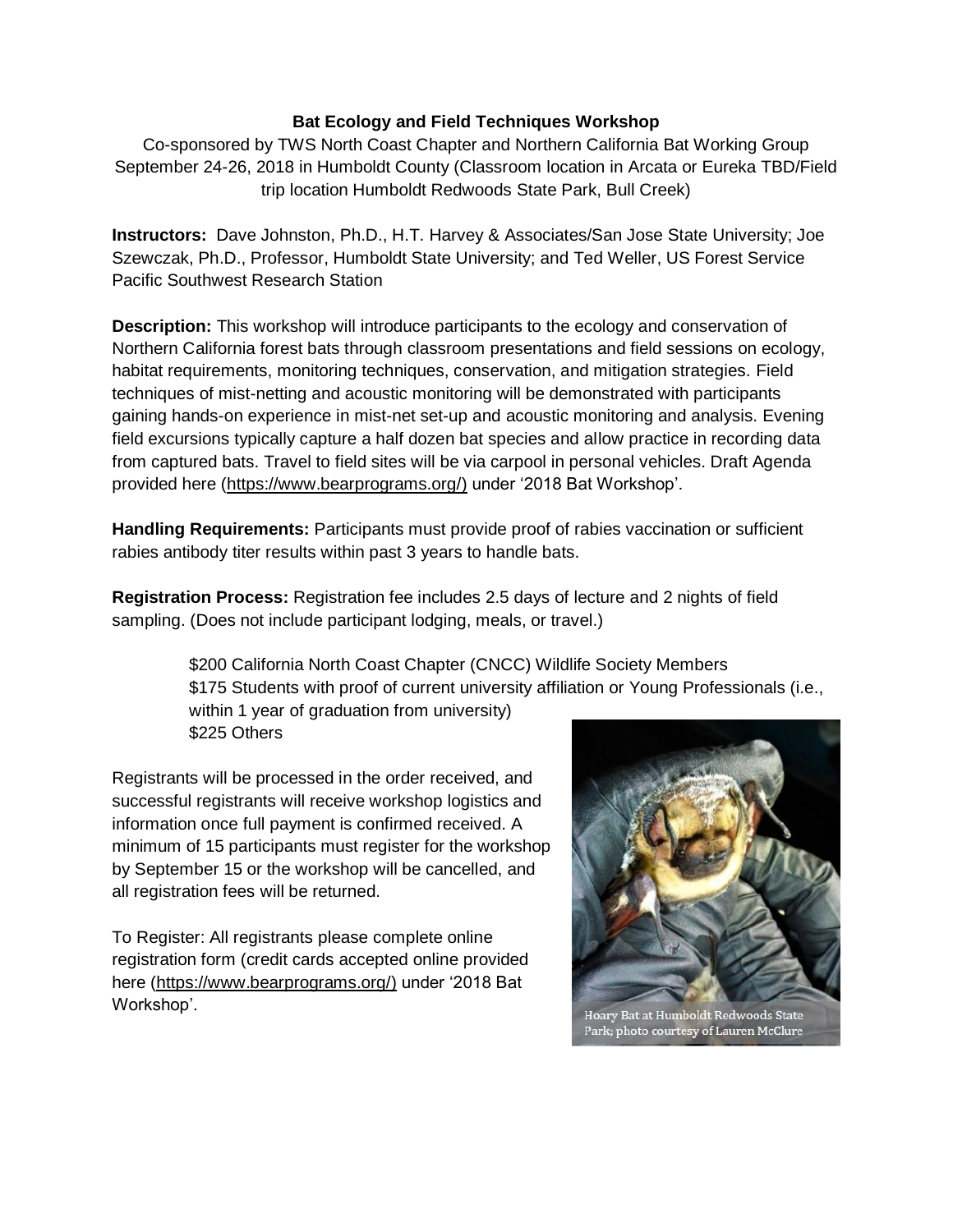## **Bat Ecology and Field Techniques Workshop Tentative Agenda**

| Monday, September 24th         |                                                                                                                                                                                                                                                                                                                        |  |
|--------------------------------|------------------------------------------------------------------------------------------------------------------------------------------------------------------------------------------------------------------------------------------------------------------------------------------------------------------------|--|
| 9 a.m.-12 p.m.                 | ~Meet at Humboldt Area Foundation, 363 Indianola Road, Bayside<br>~Introduction of instructors (20 min)<br>~Workshop overview (Joe) (10 min)<br>~Ecological physiology of bats (Joe) (45 minutes)<br>~Bats of Humboldt County, with emphasis on migratory tree-roosting<br>species (Ted) (1 hr)                        |  |
| 12 p.m. - 1 p.m.               | Lunch/break (catered)                                                                                                                                                                                                                                                                                                  |  |
| 1 p.m. - 2:45 p.m.             | ~Survey and monitoring techniques (gear for capture and acoustic<br>sampling) (Dave, Joe, Ted) (30 min)<br>~How to take measurements and record data (Ted) (1 hr)<br>~Rabies and vaccinations (Joe) (15 min)                                                                                                           |  |
| 3 p.m. - 6 p.m.                | ~Dinner/break (on your own)                                                                                                                                                                                                                                                                                            |  |
| 4:00 p.m.                      | ~Travel to Humboldt Redwood State Park to set up nets (optional)                                                                                                                                                                                                                                                       |  |
| 5:30 p.m. - 1 a.m.             | ~Travel to sample at Humboldt Redwood State Park, Bull Creek (leave<br>site at about 1 a.m., or earlier if you'd prefer)<br>Participants:<br>~1.5 hours to travel to the field site.<br>~Bring rubber boots<br>~Warm clothes, food, drink                                                                              |  |
| <b>Tuesday, September 25th</b> |                                                                                                                                                                                                                                                                                                                        |  |
| 9 a.m.-12 p.m.                 | ~Meet at Red Lion (conference room name TBD)<br>~Practical session: interpretation of previous nights' data (Ted, Dave)<br>~Species identifications with specimens (Dave)<br>~Introduction to echolocation and acoustic (Joe)<br>~Survey and monitoring techniques (roost surveys, telemetry/mark)<br>(Dave, Joe, Ted) |  |
| 12 p.m. - 1 p.m.               | Lunch/break (on your own)                                                                                                                                                                                                                                                                                              |  |
| 1 p.m. - 4:30 p.m.             | ~Policy requirements for protection of bats, mitigation types, and the<br>process of developing good mitigation strategies (Dave)<br>Local issues and projects:<br>~Townsend's big-eared bat with respect to forest management (Joe)for<br>~Off and on-shore wind development (Ted)                                    |  |